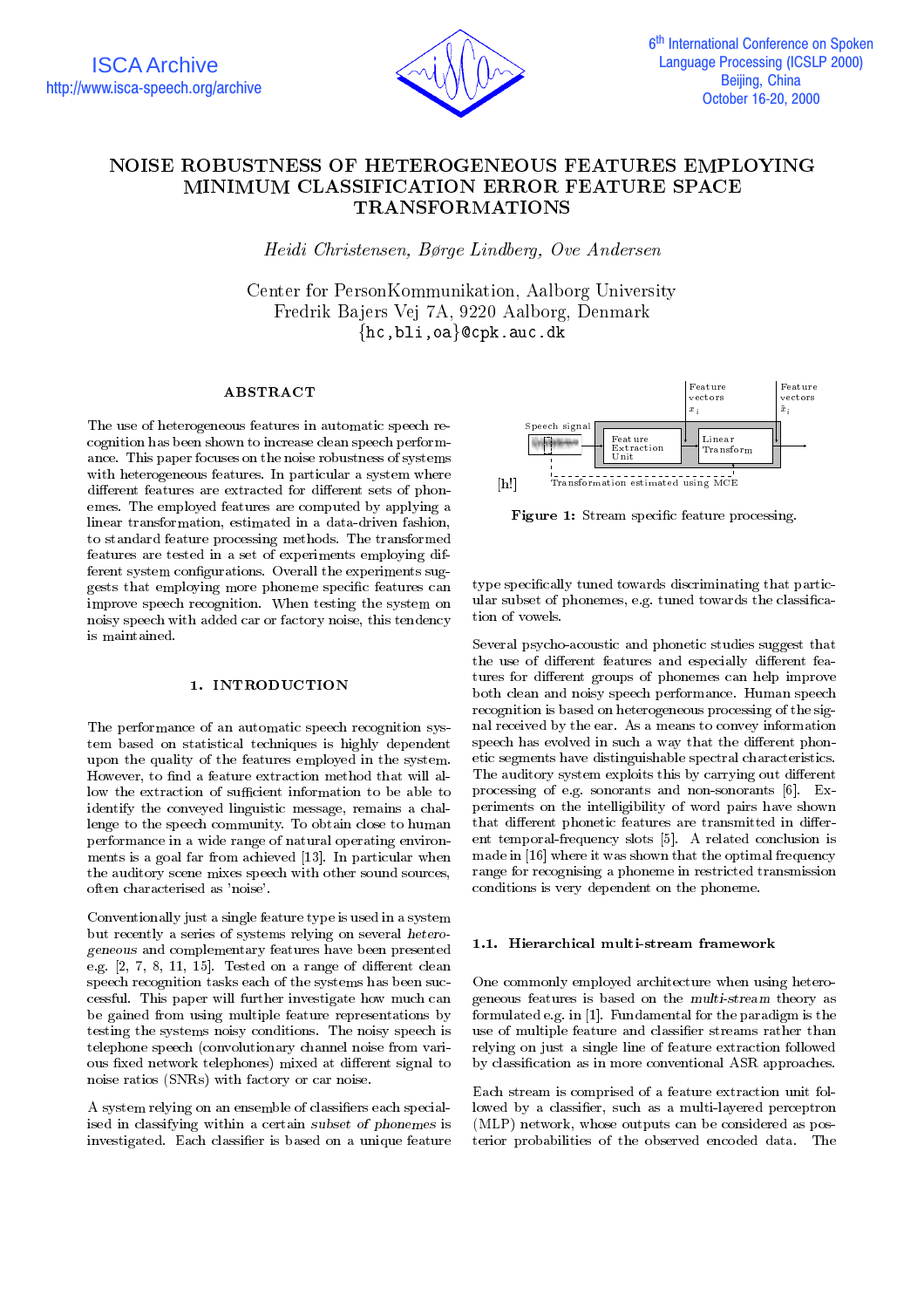probabilities are merged before being used in a conven tional hidden Markov model (HMM) state path decoding that produces the recognition hypothesis.

In [2] we demonstrated that with multi-stream systems it is possible to increase clean speech performance by augmenting the heterogeneity of the signal processing employed, even without increasing the number of system paramet ers. Three rather standard feature extraction techniques were employed but the results encouraged us to exploit the potential advantages of more specically designed stream processing.

A method for estimating such heterogeneous, tuned features through the employment of a stream specic linear feature space transformation, estimated from speech data using the Minimum Classication Error (MCE) criterion, is presented. The ob ject of the transformation is to enhance the features possessing discriminative information and reduce the effect of the least discriminative ones. An overall research objective in choosing the method has been to find a data-driven solution. The MCE theory and the employed algorithm is briefly described in the following section. The investigated system architecture is described in section 3 and section 4 describes data preparation. Results from applying the estimated transformations on various congurations of the system are presented in section 5 and finally conclusions and directions for future work are given in section 6.

#### 2. REVIEW OF MCE ESTIMATED TRANSFORMATION

The feature processing in each stream is a combination of a standard high-performance feature extraction method and a linear transformation in a matrix form. The transformation matrix is estimated using the Minimum Classication Error (MCE) criterion [4, 12] in an iterative procedure. See figure 1.

In general, a linear transformation of a feature space can be obtained through multiplication with a transformation matrix, U:

$$
\tilde{\mathbf{x}} = U(Hx), \tag{1}
$$

where  $H$  is a normalisation matrix applied to all the data in order to achieve a unit variance distribution for each feature dimension. The elements of the transformation matrix are at each iteration of the estimation procedure computed by gradient descent of the cost function, L:

$$
u_{n,k} = u_{n,k-1} - \eta \left. \frac{\partial L}{\partial u_n} \right|_{u_{n,k-1}}, \qquad (2)
$$

where  $\eta$  is the convergence coefficient. Given a set of training sequences  $X_1,\ldots,X_M$  each belonging to a class  $\lambda_i$  from the set of classes  $\lambda_i, \ldots, \lambda_I$ , the overall cost function is defined as:

$$
L = \sum_{m=1}^{M} l_m(X_m) = \sum_{m=1}^{M} \frac{1}{1 + e^{-\alpha d_m(X_m)}},
$$
 (3)  $\text{is the}$   
sp*e*



Figure 2: Schematic overview of hierarchical multi-stream based system. Each stream is specialised on a certain group of phonemes.

where  $l_m(X_m)$  is the cost function for each training sequence,  $X_m$ . Here is used the sigmoid of an error measure,  $d_m(X_m)$  defined as:

$$
d_m(X_m) = -g_{k(m)} + \frac{1}{\beta} \ln \left[ \frac{1}{I-1} \sum_{j \neq k(m)} e^{\beta g_j} \right], \qquad (4)
$$

where  $g_i = g_i(X_m, \lambda)$  are the discriminant functions and  $\lambda_{k(m)}$  is the correct class for the sequence of feature vectors. The discriminant function is defined as the logarithm of the likelihood of the data in sequence  $X_m$ 

$$
g_i(X_m, \lambda_i) = \ln P(X_m | \lambda_i). \tag{5}
$$

As in [4] the transformation matrix is trained, on the same training material as is used for training the remaining ele ments in the system, using a set of simple, spherical Gaussian classiers to reduce computational complexity. The transformation is then applied in a system with a more complex classier. However, instead of a Hidden Markov Model (HMM) based system as was used in [4] a hybrid MLP/HMM system is used.

## 3. ARCHITECTURE

 $(z)$  terior probabilities for all phonemes. However, in the work In multi-stream systems such as those investigated in [2], though each stream uses a specic feature processing, it is trained on the entire training material and provides pospresented here the interest is in using heterogeneous features specific to a given subset of phonemes and hence one stream is assigned to each subset. Between them all the streams will of course comprise classication information covering the entire phoneme set, but each stream will only provide posterior probabilities accounting for the phonemes in the given subset. The choice of system architecture is therefore less obvious and in [7] we investigated the clean speech performance of a number of different architectures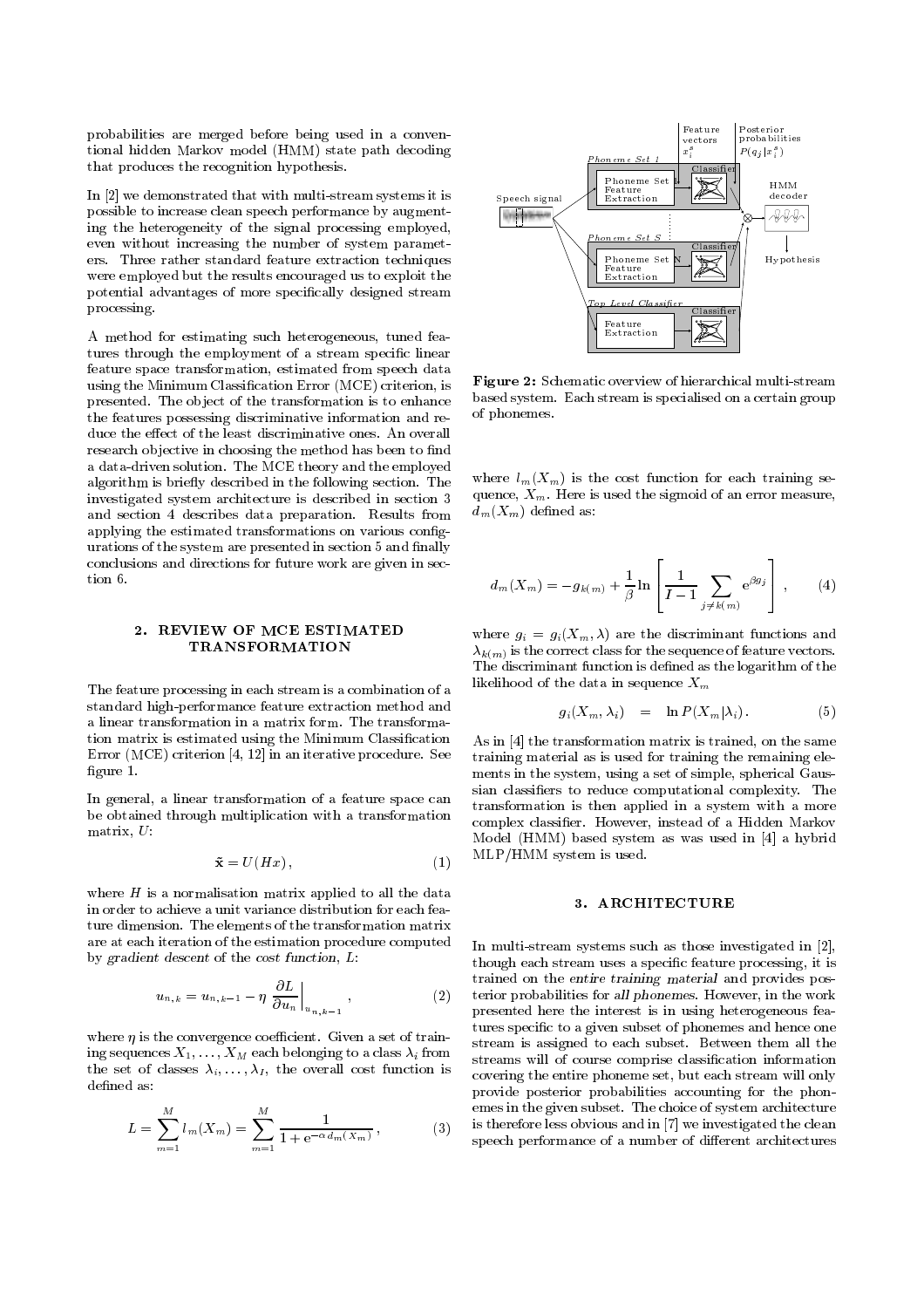

Figure 3: Results of testing with noisy speech using broad division when using transformed and untransformed

that support the use of streams with phoneme subset specic processing. The best performing architecture was a hierarchical multi-stream system which is the basis of the experiments reported on here. A schematic overview of the system is presented in figure 2.

The employed system is a hierarchical system with two layers. The **bottom-layer** is a set of classifier experts each specialised in classifying a subset of phonemes. The top-layer is an MLP trained at discriminating between the phoneme subsets present in the system. Two different ways of dividing the phoneme set into smaller subsets were tested: either dividing into broad phonetic classes (vowel, consonant, liquid, nasal, silence) or, using a voicing criterion, dividing into the classes (voiced, unvoiced, silence). With the hierarchical system, using the voicing criterion for dividing the phoneme set, there are three classifier experts handling the voiced, unvoiced and silence phoneme subsets respectively, and the corresponding top-layer MLP is trained to discriminate between the same three subsets. To increase the contextual information of the system, delta and delta-delta features are added to the top-layer MLP. The posteriors from the two layers are combined by multiplying the bottom-layer output with the corresponding top-layer probability.

#### 4. EXPERIMENTAL SETUP

The data for training and testing the systems is taken from the Oregon Graduate Institute Numbers95 database of recordings of American English speakers uttering continuous digit and number sequences over the fixed telephone network [14]. 3590 and 1206 utterances from non-overlapping sets of speakers are used for training/cross validation and test purposes respectively. The vocabulary size is 32 words.

For testing the noise robustness of the systems, noise



Figure 4: Results of testing with noisy speech using voicing division when using transformed and untransformed features

samples from the NOISEX database [17] are added per utterance at SNR levels of 0, 6, 12 or 18dB. Car and factory noise are chosen for their different spectral characteristics.

All streams in each system have their own specific feature processing and classifier units (MLPs). One of three different feature processing methods for extracting the basic features plus the energy: Mel-scale Frequency Cepstrum Coef ficient (mfcc's) [3], Perceptual linear prediction coefficients (plpc's) [9] and J-rasta filtered PLPCs (j-rasta-plpc's) [10] are employed. Each feature is extracted on Hamming windowed frames spanning 25 ms, each overlapping 50%. The classier unit in each stream is an MLP entity trained on feature vectors derived from 9 frames centred around the current frame. Each feature vector is comprised of 12 basic features. The top-level MLPs are trained on basic features augmented with delta and delta-delta coefficients (regressing over windows of 5 and 7 frames respectively) yielding a 39 dimensional feature vector. The number of inputs and outputs of the MLPs varies and depends on the specic stream conguration. All MLPs use 1500 hidden units.

# 5. EXPERIMENTAL RESULTS

In the series of experiments conducted in this study three different basic feature type (mfcc, plpc or j-rasta-plpc) and two phoneme division (broad or voicing criterion) are tested. To assess the effect of transforming the feature space all experiments are replicated using untransformed features. Results are shown in Figures 3 and 4.

Looking first at clean speech Word Error Rate (WER) in the ma jority of cases the systems employing the transformed features show a decrease in WER. When analysing the obtained frame scores on the training set, this tendency is even more pronounced. For all pairs of classifier experts from transformed and untransformed features respectively, the experts based on the transformed features all exhibit